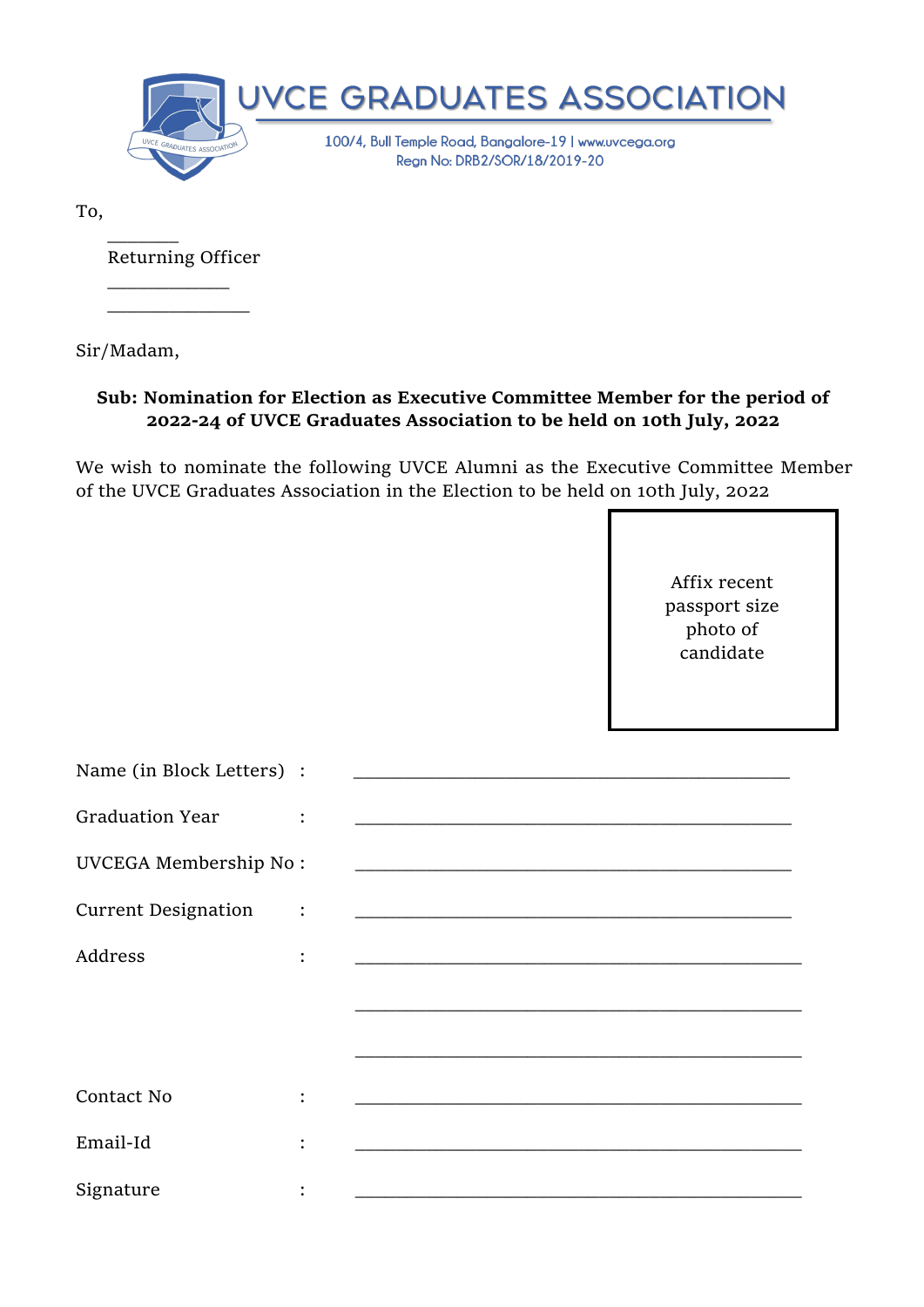## **Proposed By**

| Name (in Block Letters)                        | <u> 1989 - Johann Barbara, martin da basar da basar da basar da basar da basar da basar da basar da basar</u>              |                   |
|------------------------------------------------|----------------------------------------------------------------------------------------------------------------------------|-------------------|
| <b>Graduation Year</b><br>$\ddot{\cdot}$       | <u> 1989 - Johann John Stoff, deutscher Stoffen und der Stoffen und der Stoffen und der Stoffen und der Stoffen</u>        |                   |
| UVCEGA Membership No<br>$\ddot{\phantom{a}}$ : |                                                                                                                            |                   |
| Address                                        |                                                                                                                            |                   |
|                                                |                                                                                                                            |                   |
| Contact No                                     | <u> 1989 - Johann John Stone, market fan de Amerikaanske kommunister fan de Amerikaanske kommunister fan de Amerikaans</u> |                   |
| Email-Id                                       | <u> 1980 - Johann John Stein, mars an deus fan it ferfing fan de ferfing fan it ferfing fan de ferfing fan it fer</u>      |                   |
| Signature of First Proposer :                  |                                                                                                                            |                   |
|                                                | <b>Seconded By</b>                                                                                                         |                   |
| Name (in Block Letters)                        | <u> 1989 - Johann Barbara, martin amerikan basal dan berasal dan berasal dalam basal dan berasal dan berasal dan</u>       |                   |
| <b>Graduation Year</b>                         |                                                                                                                            |                   |
| UVCEGA Membership No                           |                                                                                                                            |                   |
| Address                                        |                                                                                                                            |                   |
|                                                | and the control of the control of the control of the control of the control of the control of the control of the           |                   |
| Contact No                                     |                                                                                                                            |                   |
| Email-Id                                       | <u> 1989 - Johann Harry Harry Harry Harry Harry Harry Harry Harry Harry Harry Harry Harry Harry Harry Harry Harry</u>      |                   |
|                                                |                                                                                                                            |                   |
|                                                | I agree for the above nomination                                                                                           |                   |
| (Signature of the candidate)                   |                                                                                                                            | (Date & Place)    |
|                                                | For Office Use Only                                                                                                        |                   |
| Nomination Received On                         |                                                                                                                            |                   |
| Nomination is Accepted / Rejected<br>Date:     |                                                                                                                            | Returning Officer |